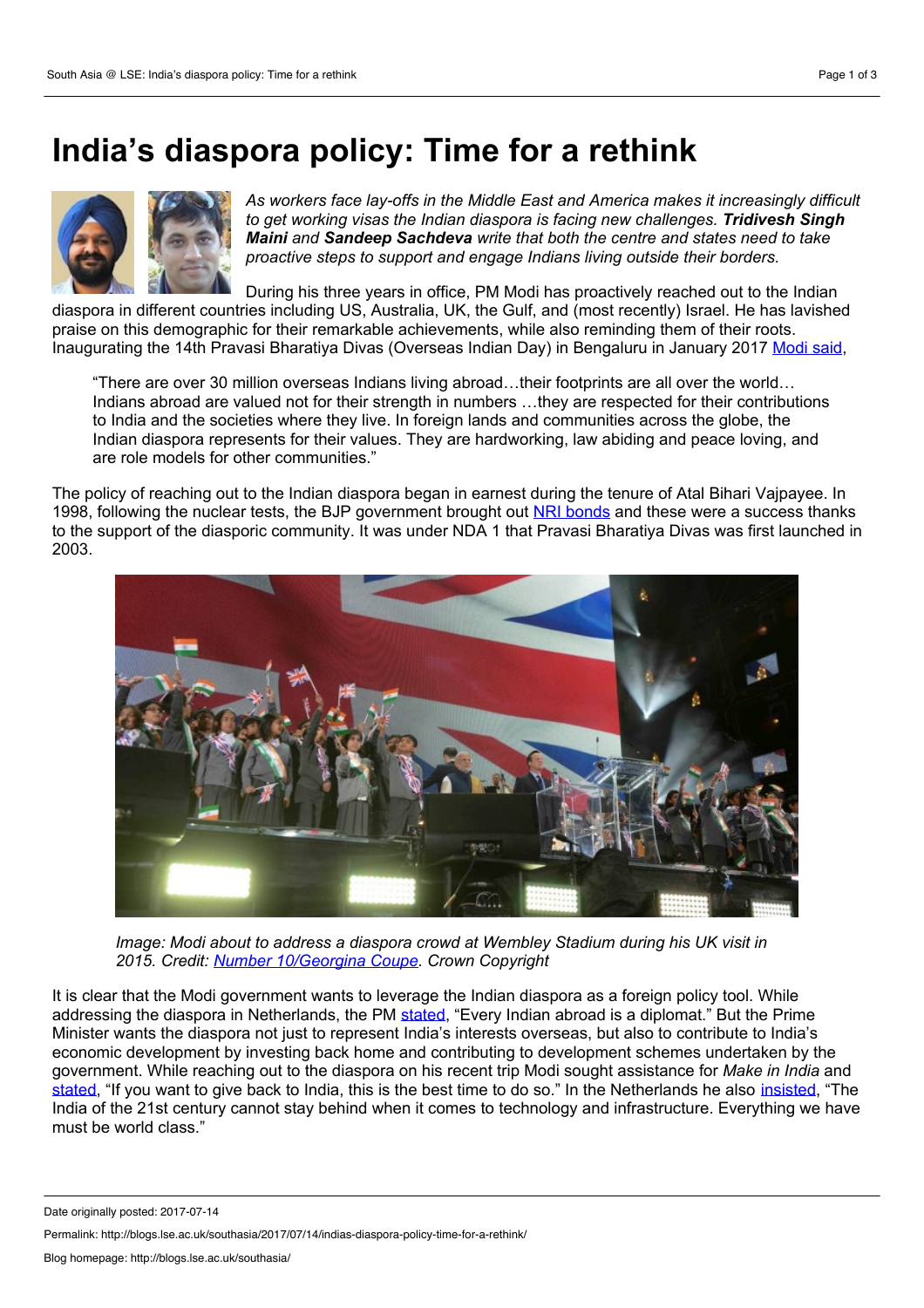## **Symbiotic relationship**

The Government of India has been responsive to issues facing the diaspora. In 2015 the Indian government

launched [Operation](http://www.thehindu.com/specials/the-great-yemen-escape-operation-rahat-by-numbers/article7089422.ece) Raahat to evacuate Indian citizens along with other foreign nationals when war broke out in Yemen, which echoed steps taken to airlift the diaspora community from [Kuwait](http://indiatoday.intoday.in/education/story/largest-air-evacuation/1/575003.html) in 1990. The Government of India has made other initiatives such as launching the [Overseas](http://passport.gov.in/oci/) Citizen of India (OCI) card, which makes it easier for the diaspora to connect with the homeland, secure lifelong Indian visas, avoid checks at local police stations during visits, and own non-agricultural land.

## **Changes which India needs to take note of**

While the Modi government's initiatives should be welcomed, India is likely to face some important challenges as a result of the changing economic and geopolitical environment.

The Indian diaspora is experiencing uncertainty due to layoffs in the Middle East, predominantly in the construction sector as the number of government projects fell following the oil crisis. In general there has been a significant dip in the number of Indian workers being employed in Saudi Arabia and other GCC countries as a result of the economic slowdown. In addition government policies, such as minimum referral wages and a new 'eMigrate' system initiated to protect blue collar workers from exploitation have made it more costly and/or bureaucratic for Gulf employers to hire Indians. Migrant workers from other parts of South Asia, particularly Bangladesh and Pakistan, have [benefitted](https://www.outlookindia.com/website/story/how-indias-recent-migrant-policies-helped-bangladesh-and-pakistan-eat-into-our-g/298076) as a result. The crisis in Qatar is further likely to muddy the waters.

The Indian economy could face serious repercussions as a result of these changes because it receives a substantial chunk of its total remittances from workers in the Gulf. A Crisil [report](https://www.thenational.ae/business/india-suffers-steep-decline-in-remittances-from-gcc-nations-1.203351) estimated that remittances from Gulf reduced 2% to 35.9 Billion USD (as of May, 2016).

The diaspora in the Western world is also facing challenges. In recent months, both United States President Donald Trump and Australian Prime Minister Malcolm Turnbull have revised business visa rules to restrict the entry of skilled migrants. The American move in particular has come as a major shock to the Indian diaspora since many of them are professionals, [especially](http://english.manoramaonline.com/news/columns/global-indian/the-sword-of-damocles-hanging-over-indian-diaspora.html) in the IT industry, who have benefited from the H1-B regime.

Very little media or policy attention is given to the new challenges faced by the Indian diaspora and there is a need for an innovative approach for dealing with them. Looking at the problems faced by this demographic in the Gulf, central and state governments should work closely to set up an organisation for rehabilitation of returning workers who have been laid off, and helping aspiring migrant workers to find employment. An entrepreneurship fund that encourages the workers who have been laid off to set up their individuals ventures in India, based on their skill sets, would also be helpful. There have been some steps towards providing support. For example, during his visit to UAE in December 2016, Kerala chief minister Pinarayi Vijayan also [announced](http://english.manoramaonline.com/news/kerala/kerala-cm-pinarayi-compensation-package-gulf-returnees.html) a six-month compensation package for Gulf returnees.

At the same time, the government should seek greater participation of Indian diaspora in programs like 'Start up India and Stand Up India' to foster cooperation beyond slogans. India's ties with the diaspora in the Gulf as well as the West need to be redefined given the geopolitical as well as economic disruptions under way and cannot be driven solely by nostalgia.

This article gives the views of the author, and not the position of the South Asia  $@$  LSE blog, nor of the London *School of Economics. Please read our [comments](http://blogs.lse.ac.uk/southasia/2012/06/06/comments-policy/) policy before posting.*

## **About the Authors**



*Tridivesh Singh Maini is a New Delhi based Analyst associated with The Jindal School of International Affairs, OP Jindal University, Sonipat.*

Date originally posted: 2017-07-14

Permalink: http://blogs.lse.ac.uk/southasia/2017/07/14/indias-diaspora-policy-time-for-a-rethink/